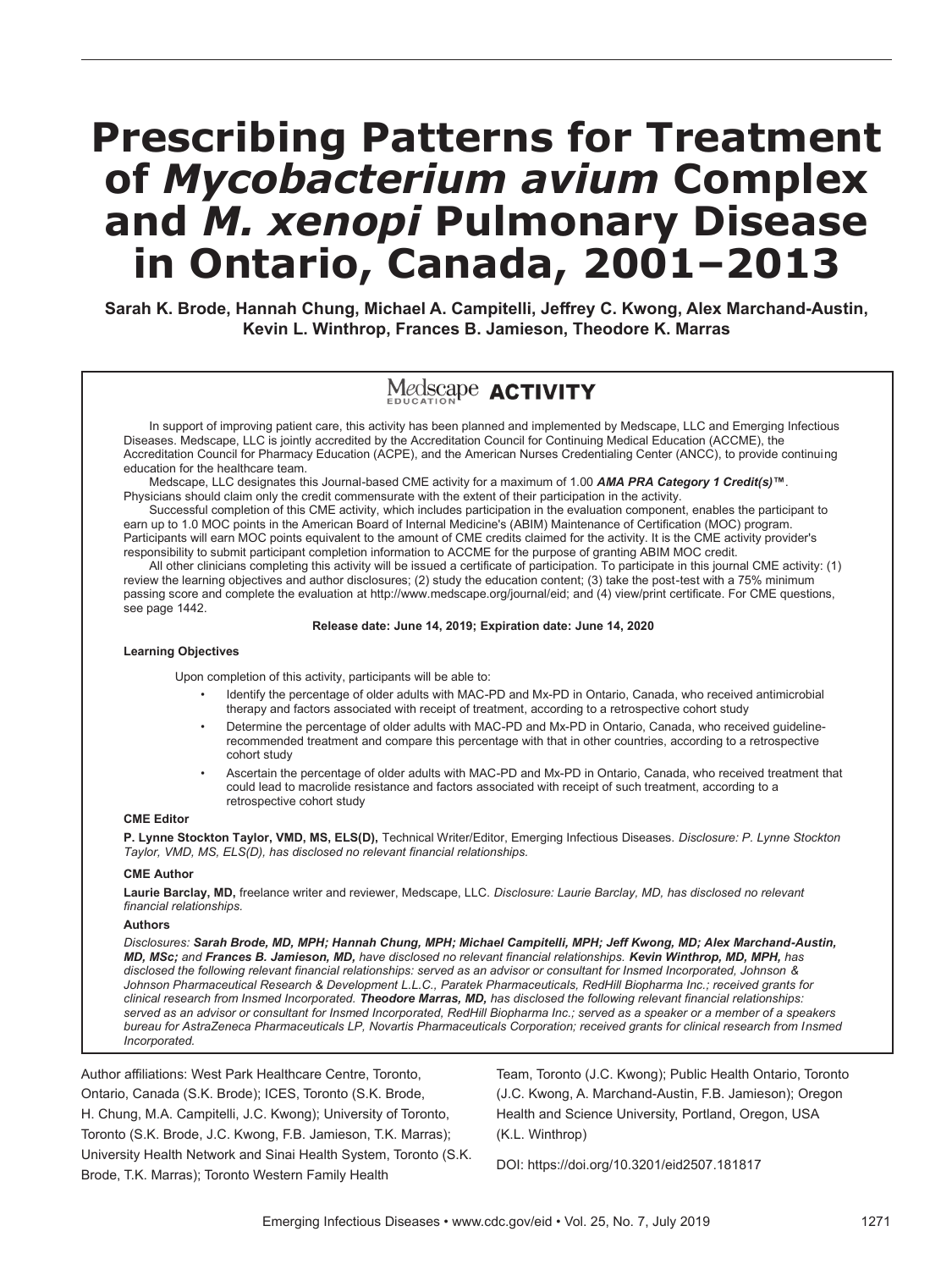Surveys suggest that clinicians diverge from guidelines when treating *Mycobacterium avium* complex (MAC) pulmonary disease (PD). To determine prescribing patterns, we conducted a cohort study of adults  $\geq 66$  years of age in Ontario, Canada, with MAC or *Mycobacterium xenopi* PD during 2001–2013. Using linked laboratory and health administrative databases, we studied the first treatment episode  $\geq 60$  continuous days of  $\geq 1$  of a macrolide, ethambutol, rifamycin, fluoroquinolone, linezolid, inhaled amikacin, or, for *M. xenopi*, isoniazid). Treatment was prescribed for 24% MAC and 15% of *M. xenopi* PD patients. Most commonly prescribed was the recommended combination of macrolide, ethambutol, and rifamycin, for 47% of MAC and 36% of *M. xenopi* PD patients. Among MAC PD patients, 20% received macrolide monotherapy and 33% received regimens associated with emergent macrolide resistance. Although the most commonly prescribed regimen was guidelines-recommended, many regimens prescribed for MAC PD were associated with emergent macrolide resistance.

Tontuberculous mycobacteria (NTM) pulmonary disease (PD) is increasing in North America  $(1-3)$ . The 2 most common causes of NTM PD in Ontario, Canada, are *Mycobacterium avium* complex (MAC) and *M. xenopi*  (*1*). Treatment guidelines detailing evidence-based treatment regimens for MAC PD have been published; the first-line recommendation is a 3-drug combination of a macrolide, ethambutol, and a rifamycin (hereafter referred to as standard triple therapy) (*4*). Although there are no evidence-based treatment regimens for *M. xenopi* PD, expertsupported regimens have been suggested (*4*). Physician surveys suggest that, when treating MAC PD, clinicians frequently diverge from guideline recommendations (*5*,*6*). However, population-based data on treatment practices for MAC PD or *M. xenopi* PD are lacking. Our study objective was to examine antimicrobial drug prescribing patterns for MAC PD or *M. xenopi* PD in older Ontario residents.

# **Methods**

Our retrospective cohort study used population-based linked laboratory and health administrative databases in Ontario, Canada, described previously (*7*). These datasets were linked by using unique encoded identifiers and analyzed at ICES (Toronto, Ontario, Canada). Ontario is Canada's most populous province; the population in 2013 was 13.5 million residents. Ontario has a single-payer healthcare system that provides universal access to medically necessary inpatient and outpatient services and prescription drugs to adults  $\geq 65$  years of age. Ontario also has a reference mycobacteriology laboratory that processes >95% of NTM specimens for the province (*8*).

Our study cohort consisted of adults  $\geq 66$  years of age with incident MAC PD or *M. xenopi* PD, defined according to American Thoracic Society/Infectious Diseases Society of America (ATS/IDSA) microbiological criteria (*4*), during 2001–2013; observations ended December 31, 2014. The date of diagnosis was defined as the date of collection of the first positive culture sample. To avoid confusion regarding the species for which the treatment was intended, we excluded patients who met ATS/IDSA microbiological criteria for infection with >1 NTM species during followup. We also excluded patients who died within 1 year of NTM PD diagnosis (and in a sensitivity analysis those who died within 2 years of diagnosis) and patients who had culture-confirmed tuberculosis (TB) after NTM PD diagnosis. We looked back 3 years before the study period to find preexisting isolation of NTM and *M. tuberculosis* complex; we excluded patients for whom NTM had been isolated during the 3-year look-back period and *M. tuberculosis* complex within 18 months of NTM PD diagnosis.

We studied the first treatment episode after NTM PD diagnosis, defined as >60 continuous days of treatment (either daily or intermittent) with >1 drug or class commonly used to treat MAC PD or *M. xenopi* PD (macrolide, ethambutol, rifamycin, fluoroquinolone, linezolid, inhaled amikacin, or, for *M. xenopi* PD, isoniazid), started within 1 year of any culture positive for the causative NTM species/complex and ended at the time of a  $\geq 60$  day treatment interruption. To allow for patients who refilled their prescriptions late, we defined treatment as continuous if they filled their next prescription for the same antimicrobial drug class within 1.5 times the number of days supplied in their last prescription. We also examined antimicrobial drug treatment given in the first 18 months after the start of the first treatment episode (i.e., not ending at a treatment interruption of  $\geq 60$  days) to capture breaks in therapy and switches between regimens (each defined as lasting  $\geq 60$  days).

We collected data about patient demographics and underlying conditions at the time of NTM PD diagnosis, prescribing physician specialty, treatment details, and medication use and healthcare use associated with asthma and chronic obstructive pulmonary disease (COPD) at the time of NTM PD diagnosis (Appendix, https://wwwnc.cdc.gov/ EID/article/25/7/18-1817-App1.pdf) (*9*–*16*). To compare patient characteristics, we used analysis of variance for continuous variables and  $\chi^2$  tests for categorical variables. To determine patient characteristics associated with initial prescription of macrolide monotherapy for >60 continuous days versus other regimens, we also performed bivariate and multivariable logistic regression analyses among MAC PD patients; included variables were selected a priori on the basis of clinical relevance. We used SAS version 9.4 (SAS Institute, https://www.sas.com) for all analyses and considered a 2-sided p value of  $\leq 0.05$  to be significant. This study was approved by research ethics boards at University Health Network and Public Health Ontario.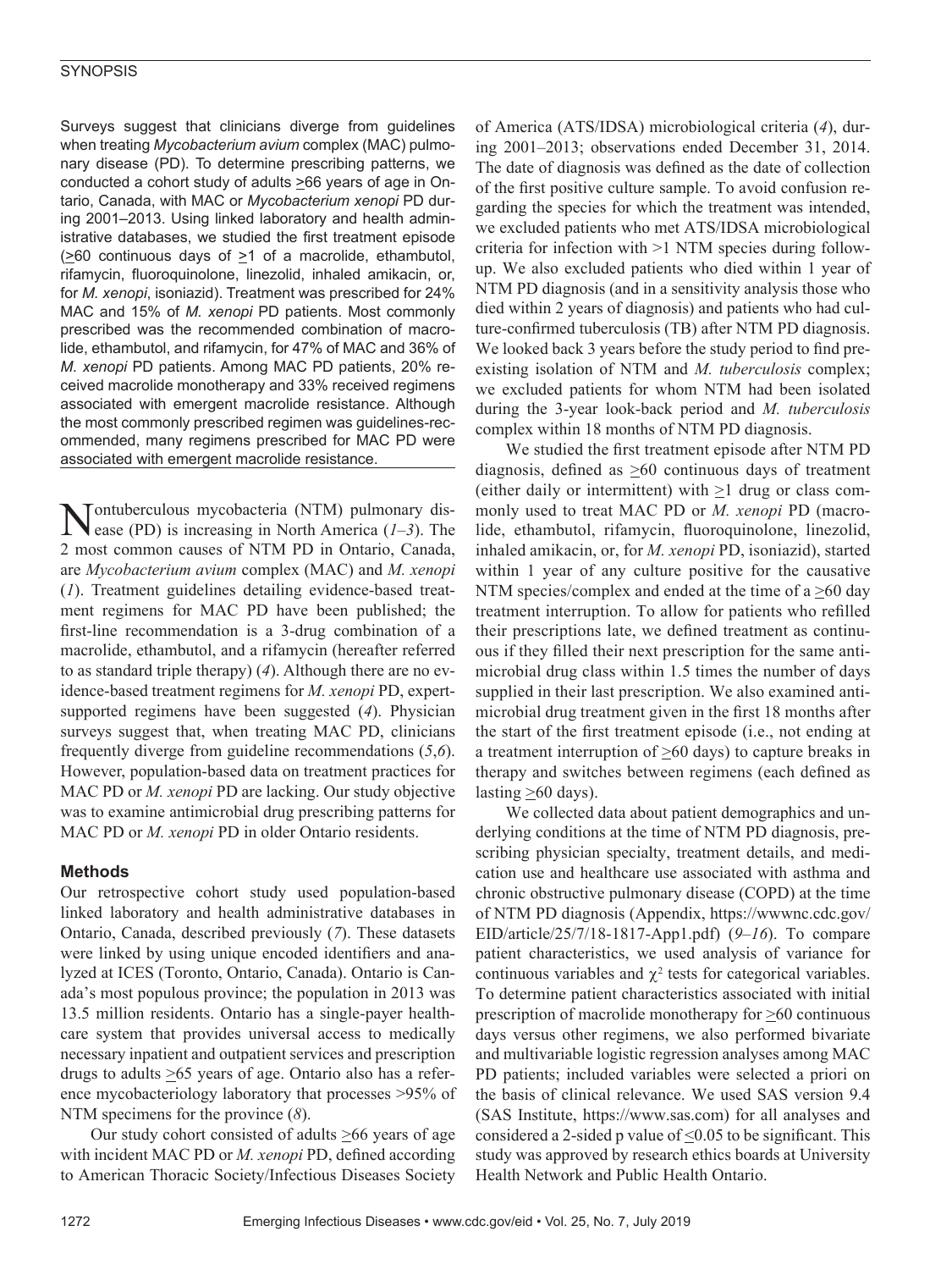#### **Results**

Of the 3,163 patients with MAC PD and 1,048 with *M. xenopi* PD, we excluded 329 (10.4%) MAC PD and 120 (11.4%) *M. xenopi* PD patients because they also met microbiological criteria for infection with another species of NTM PD or had TB. Treatment was received by 688 (24.2%) of the 2,834 patients with exclusively MAC PD and 142 (15.3%) of the 928 with exclusively *M. xenopi* PD. A sensitivity analysis limited to patients who survived  $\geq 2$ years after NTM PD diagnosis indicated that treatment was received by 622/2533 (24.6%) of MAC PD patients and 114/785 (14.5%) of *M. xenopi* PD patients. Compared with MAC PD patients who did not receive treatment, those who did receive treatment were younger (mean age 75.6 vs. 76.9 years); more likely to be female (59.4 vs. 54.8%); more likely to reside in neighborhoods in the higher income quintile and rural settings; more likely to have bronchiectasis, COPD, and interstitial lung disease; and less likely to have

diabetes mellitus, chronic kidney disease, and lung cancer (Table 1). Compared with *M. xenopi* PD patients who did not receive treatment, those who did receive treatment were more likely to have COPD (83.1 vs 63.0%) (Table 1).

The median time from NTM PD diagnosis to start of the first treatment episode was 77 (interquartile range [IQR] 28–239) days for MAC PD and 79 (IQR 40–199) days for *M. xenopi* PD patients. Among MAC PD patients who received treatment, the most commonly prescribed drug in the first treatment episode was a macrolide (87.1%), followed by ethambutol (70.2%), a rifamycin (58.6%), and a fluoroquinolone (33.7%) (Table 2). These drugs were prescribed with similar frequency for *M. xenopi* PD patients. No linezolid was prescribed. Isoniazid, assessed for *M. xenopi* PD disease only, was rarely prescribed  $(5 \leq 3.5\%)$  patients). Amikacin, as recorded in our databases, was dispensed for inhalation and was rarely used; for  $\leq$ 5 ( $\leq$ 0.7%) MAC PD and 0 *M. xenopi* PD patients, inhaled amikacin for >60 days was prescribed.

**Table 1.** Baseline characteristics of patients who did and did not receive treatment for MAC PD and *M. xenopi* PD, Ontario, Canada, 2001–2013\*

| <b>2001–2019</b>          | <b>MAC PD</b>        |                        |         | M. xenopi PD         |                      |           |  |
|---------------------------|----------------------|------------------------|---------|----------------------|----------------------|-----------|--|
| Characteristic            | Treated. $n = 688$ + | Untreated, $n = 2,146$ | p value | Treated. $n = 142 +$ | Untreated, $n = 786$ | p value   |  |
| Sex                       |                      |                        | 0.031   |                      |                      | 0.248     |  |
| F                         | 409 (59.4)           | 1,175(54.8)            |         | 61(43.0)             | 380 (48.1)           |           |  |
| M                         | 279 (40.6)           | 971 (45.2)             |         | 81 (57.0)            | 407 (51.8)           |           |  |
| Age, mean $\pm$ SD        | $75.6 \pm 5.94$      | $76.9 \pm 6.65$        | < 0.001 | $75.1 \pm 5.92$      | $76.1 \pm 6.50$      | 0.077     |  |
| Income quintile           |                      |                        | 0.018   |                      |                      | 0.932     |  |
| 1 (lowest)                | 142 (20.6)           | 550 (25.6)             |         | 32(22.5)             | 164 (20.9)           |           |  |
| 2                         | 146 (21.2)           | 428 (19.9)             |         | 33(23.2)             | 178 (22.6)           |           |  |
| 3                         | 124 (18.0)           | 425 (19.8)             |         | 26 (18.3)            | 131 (16.7)           |           |  |
| 4                         | 117(17.0)            | 354 (16.5)             |         | 24 (16.9)            | 157 (20.0)           |           |  |
| 5 (highest)               | 155-159              | 382 (17.8)             |         | $22 - 27$            | 153-158              |           |  |
|                           | $(22.5 - 23.1)$      |                        |         | $(15.5 - 19.01)$     | $(19.5 - 20.1)$      |           |  |
| Missing                   | $<$ 5 ( $<$ 0.7)     | 7(0.3)                 |         | $<5$ ( $<3.5$ )      | $<$ 5 ( $<$ 0.7)     |           |  |
| Residency <sup>+</sup>    |                      |                        | < 0.001 |                      |                      | 0.288     |  |
| Rural                     | 37(5.4)              | 53(2.5)                |         | ≤5 (≤3.5)            | 8(1.0)               |           |  |
| Suburban                  | 89 (12.9)            | 159 (7.4)              |         | $9-14(6.3-9.9)$      | 38(4.8)              |           |  |
| Urban                     | 562 (81.7)           | 1,934 (90.1)           |         | 129 (90.8)           | 740 (94.1)           |           |  |
| ADGs, mean $\pm$ SD       | $10.4 \pm 3.49$      | $10.4 \pm 3.67$        | 0.775   | $11.3 \pm 3.52$      | $10.8 \pm 3.77$      | 0.117     |  |
| Underlying conditions§    |                      |                        |         |                      |                      |           |  |
| Asthma                    | 265 (38.5)           | 751 (35.0)             | 0.094   | 64 (45.1)            | 311 (39.6)           | 0.219     |  |
| <b>Bronchiectasis</b>     | 169 (24.6)           | 335 (15.6)             | < 0.001 | 19 (13.4)            | 90(11.5)             | 0.511     |  |
| Chronic kidney disease    | 40(5.8)              | 199(9.3)               | 0.004   | 12(8.5)              | 66 (8.4)             | 0.983     |  |
| COPD                      | 462 (67.2)           | 1,209 (56.3)           | < 0.001 | 118(83.1)            | 474 (60.3)           | < 0.001   |  |
| Cystic fibrosis           | $<5$ ( $<0.7$ )      | $\leq$ 5 ( $\leq$ 0.2) | 0.327   | 5(6.3.5)             | $<$ 5 ( $<$ 0.6)     | 0.172     |  |
| Diabetes mellitus         | 121 (17.6)           | 518 (24.1)             | < 0.001 | 28 (19.7)            | 206 (26.2)           | 0.101     |  |
| <b>GERD</b>               | 139 (20.2)           | 429 (20.0)             | 0.903   | 31(21.8)             | 158 (20.1)           | 0.638     |  |
| HIV infection             | $<$ 5 (≤0.7)         | $<$ 5 ( $<$ 0.2)       | 0.087   | 0                    | 0                    | <b>NA</b> |  |
| Interstitial lung disease | 81 (11.8)            | 138(6.4)               | < 0.001 | 14(9.9)              | 62(7.9)              | 0.430     |  |
| Lung cancer               | 19(2.8)              | 135(6.3)               | < 0.001 | 9(6.3)               | 74 (9.4)             | 0.237     |  |
| Prior TB                  | $<$ 5 ( $<$ 0.7)     | 17(0.8)                | 0.161   | $<5$ ( $<3.5$ )      | 12(1.5)              | 0.915     |  |
| Rheumatoid arthritis      | 27(3.9)              | 79 (3.7)               | 0.770   | 6(4.2)               | 31(3.9)              | 0.875     |  |

Values are no. (%) except as indicated. According to privacy regulations, values representing <6 persons are reported as <u><</u>5, and data are presented as a range of values for categorical variables where back-calculation is possible. ADGs, aggregated diagnostic groups (from the adjusted clinical group case mix system); COPD, chronic obstructive pulmonary disease; GERD, gastroesophageal reflux disease; MAC, *Mycobacterium avium* complex;, *M. xenopi*; *Mycobacterium xenopi*; NA, not applicable; PD, pulmonary disease; TB, tuberculosis.

†Treated defined as >60 continuous days of treatment with >1 drugs/classes commonly used to treat MAC or *M. xenopi* PD (macrolide, ethambutol, rifamycin, fluoroquinolone, linezolid, inhaled amikacin, or, for *M. xenopi*, isoniazid), started within 1 y of any positive culture for the causative nontuberculous mycobacteria species/complex.

‡Derived from rural index for Ontario group, a measure of rurality designed for Ontario (*9*).

§Defined according to inpatient and outpatient diagnostic codes in databases of hospital discharges and physicians' services claims, respectively; see Appendix (https://wwwnc.cdc.gov/EID/article/25/7/18-1817-App1.pdf) for definitions. Definitions have been validated for all underlying conditions with the exception of bronchiectasis and interstitial lung disease.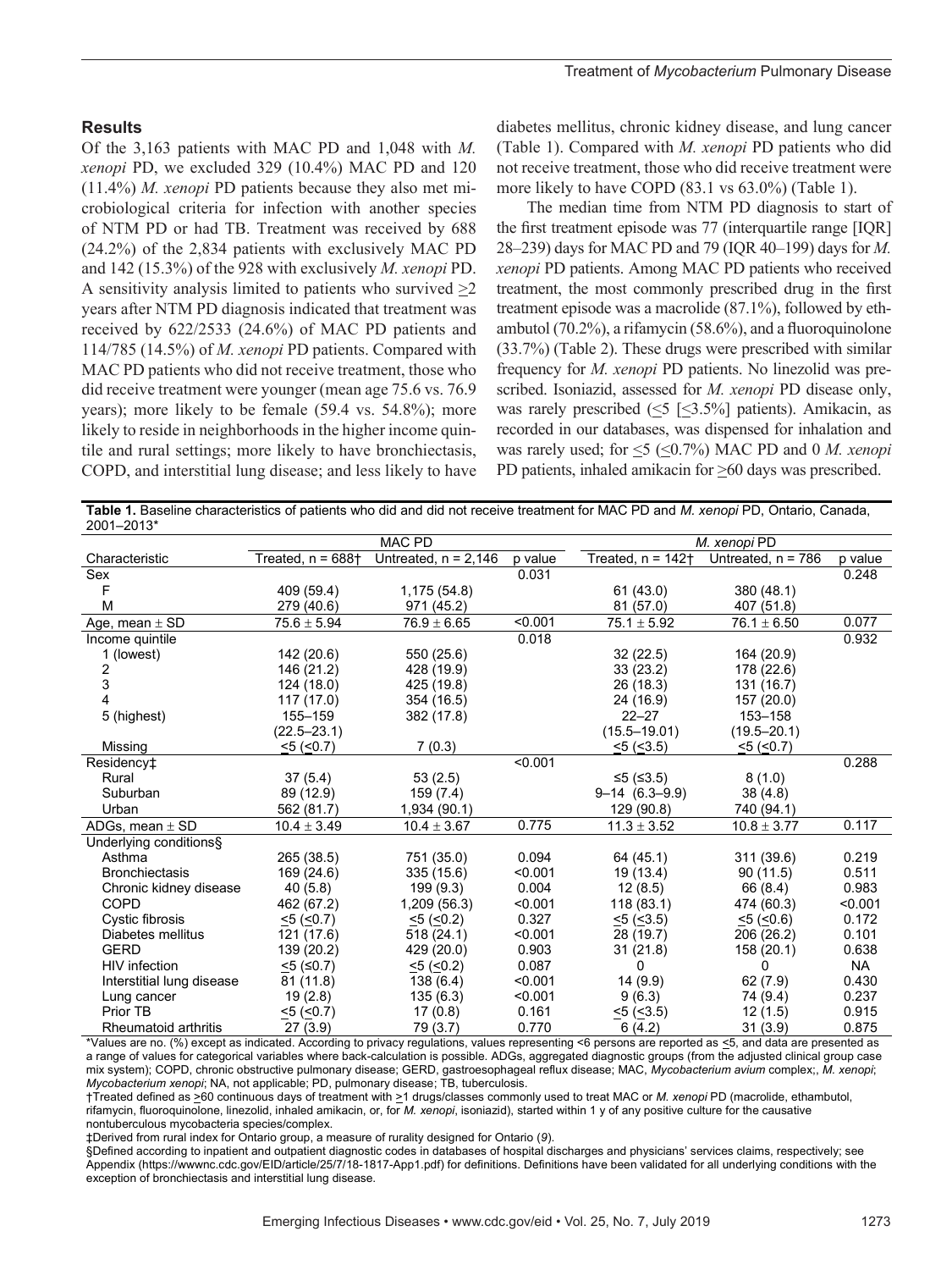We examined the proportion of patients for whom particular regimens had ever been prescribed for >60 days during their first treatment episode. Among patients with treated MAC PD, the guidelines-recommended standard triple regimen (macrolide/ethambutol/rifamycin) was the most commonly prescribed (47.4%), followed by nonmacrolide monotherapy (29.2%) and macrolide monotherapy (20.5%) (Table 2). Drug regimens associated with development of macrolide-resistant MAC (macrolide monotherapy,

macrolide/fluoroquinolone, and macrolide/rifamycin) (*17*,*18*) were prescribed for 224/688 (32.6%) of MAC PD patients. Among *M. xenopi* PD patients who received treatment, standard triple therapy was prescribed for 35.9%, followed by nonmacrolide monotherapy for 28.2%, and macrolide monotherapy for 23.9% (Table 2).

The flow of antimicrobial drug treatment during the first 18 months (i.e., regimen sequence, duration, and transitions) revealed that, among MAC PD patients who

| Table 2. Proportion of patients with MAC PD and M. xenopi PD who had ever received each antimicrobial drug and select drug |                   |                           |               |                           |  |  |
|----------------------------------------------------------------------------------------------------------------------------|-------------------|---------------------------|---------------|---------------------------|--|--|
| combinations and duration during first treatment episode, Ontario, Canada, 2001-2013*                                      |                   |                           |               |                           |  |  |
|                                                                                                                            | MAC PD, $n = 688$ |                           |               | M. xenopi PD, $n = 142$   |  |  |
| Treatment+                                                                                                                 | No. (%)           | Mean duration $\pm$ SD, d | No. (%)       | Mean duration $\pm$ SD, d |  |  |
| Individual drug<br>Macrolide                                                                                               |                   |                           |               |                           |  |  |
| Any                                                                                                                        | 599 (87.1)        |                           | 120 (84.5)    |                           |  |  |
|                                                                                                                            |                   | $447 \pm 367$             |               | $359 \pm 312$             |  |  |
| Clarithromycin                                                                                                             | 318 (46.2)        | $369 \pm 364$             | 66 (46.5)     | $319 \pm 367$             |  |  |
| Azithromycin                                                                                                               | 354 (51.5)        | $424 \pm 348$             | 66 (46.5)     | $335 \pm 244$             |  |  |
| Rifamycin                                                                                                                  |                   |                           |               |                           |  |  |
| Any                                                                                                                        | 403 (58.6)        | $437 \pm 366$             | 69 (48.6)     | $349 \pm 228$             |  |  |
| Rifampin                                                                                                                   | 384 (55.8)        | $434 \pm 363$             | 61(43.0)      | $351 \pm 233$             |  |  |
| Rifabutin                                                                                                                  | 30(4.4)           | $323 \pm 285$             | 9(6.3)        | $294 \pm 217$             |  |  |
| Ethambutol                                                                                                                 | 483 (70.2)        | $456 \pm 357$             | 84 (59.2)     | $363 \pm 284$             |  |  |
| Fluoroquinolone                                                                                                            |                   |                           |               |                           |  |  |
| Any                                                                                                                        | 232 (33.7)        | $369 \pm 353$             | 63 (44.4)     | $312 \pm 189$             |  |  |
| Moxifloxacin                                                                                                               | 82 (11.9)         | $318 \pm 382$             | 27 (19.0)     | $251 \pm 195$             |  |  |
| Levofloxacin                                                                                                               | 56(8.1)           | $226 \pm 239$             | 11(7.7)       | $240 \pm 282$             |  |  |
| Ciprofloxacin                                                                                                              | 137 (19.9)        | $328 \pm 333$             | 36 (25.4)     | $283 \pm 181$             |  |  |
| Gatifloxacin                                                                                                               | $≤5$ (≤0.7)       | $126 \pm 163$             | 0             | <b>NA</b>                 |  |  |
| Norfloxacin                                                                                                                | 8(1.2)            | $197 \pm 288$             | 0             | <b>NA</b>                 |  |  |
| Linezolid                                                                                                                  | 0                 | NA.                       | 0             | <b>NA</b>                 |  |  |
| Isoniazid                                                                                                                  | <b>NA</b>         | <b>NA</b>                 | 5(5(5.3.5))   | $160 \pm 110$             |  |  |
| Drug regimen                                                                                                               |                   |                           |               |                           |  |  |
| Standard triple: macrolide + ethambutol +                                                                                  | 326 (47.4)        | 369 ± 269                 | 51 (35.9)     | $241 \pm 173$             |  |  |
| rifamycin $\pm$ others                                                                                                     |                   |                           |               |                           |  |  |
| Macrolide + ethambutol                                                                                                     | 91 (13.2)         | $315 \pm 283$             | 11(7.7)       | $159 \pm 83$              |  |  |
| Macrolide + rifamycin                                                                                                      | 49 (7.1)          | $284 \pm 392$             | 10(7.0)       | $251 \pm 208$             |  |  |
| Macrolide + fluoroquinolone                                                                                                | 65 (9.4)          | $267 \pm 278$             | 20(14.1)      | $228 \pm 153$             |  |  |
| Other macrolide-containing combinations <sup>+</sup>                                                                       | 115(16.7)         | 346 ± 276                 | 31(21.8)      | $295 \pm 156$             |  |  |
| Nonmacrolide combination§                                                                                                  | 63 (9.2)          | $258 \pm 298$             | 19 (13.4)     | $198 \pm 187$             |  |  |
| Macrolide monotherapy                                                                                                      | 141 (20.5)        | $262 \pm 358$             | 34 (23.9)     | $330\pm509$               |  |  |
| Nonmacrolide monotherapy                                                                                                   | 201 (29.2)        | $206 \pm 226$             | 40 (28.2)     | $253 \pm 207$             |  |  |
| No. drugs given, mean $\pm$ SD                                                                                             | $2.5 \pm 0.9$     |                           | $2.4 \pm 1.0$ |                           |  |  |
| No. drugs given                                                                                                            |                   |                           |               |                           |  |  |
| 1                                                                                                                          | 142 (20.6)        |                           | 37(26.1)      |                           |  |  |
| $\boldsymbol{2}$                                                                                                           | 121 (17.6)        |                           | 24 (16.9)     |                           |  |  |
| 3                                                                                                                          | 372 (54.1)        |                           | 69 (48.6)     |                           |  |  |
| 4                                                                                                                          | 53(7.7)           |                           | 12(8.5)       |                           |  |  |
| No. switched regimens¶                                                                                                     |                   |                           |               |                           |  |  |
| 0                                                                                                                          | 401 (58.3)        |                           | 85 (59.9)     |                           |  |  |
| $\mathbf{1}$                                                                                                               | 177 (25.7)        |                           | 33 (23.2)     |                           |  |  |
| $\overline{2}$                                                                                                             | 72 (10.5)         |                           | 14 (9.9)      |                           |  |  |
| >3                                                                                                                         | 38(5.5)           |                           | 10(7.0)       |                           |  |  |
| Maximum no. drugs used at any 1 time, mean                                                                                 | $2.4 \pm 0.9$     |                           | $2.3 \pm 0.9$ |                           |  |  |

 $\pm$  SD

\*MAC, *Mycobacterium avium* complex; M*. xenopi*, *Mycobacterium xenopi*; PD, pulmonary disease.

†>60 continuous d of treatment with >1 drugs/classes commonly used to treat MAC PD or *M. xenopi* PD (macrolide, ethambutol, rifamycin, fluoroquinolone, linezolid, inhaled amikacin, or for *M. xenopi* PD, isoniazid), started within 1 y of any positive culture for the causative nontuberculous mycobacteria species/complex. Patients may have received >1 drug from an antibiotic class, and/or>1antibiotic regimen during their first treatment episode, so values do not add up to 100%. According to privacy regulations, values representing <6 persons are reported as  $\leq$ 5, and data are presented as a range of values for categorical variables where back-calculation is possible.

‡>2 drugs excluding: macrolide + fluoroquinolone, macrolide + EMB, macrolide + rifamycin.

§>2 drugs (e.g., ethambutol, a rifamycin, a fluoroquinolone (or for *M. xenopi* PD, isoniazid), without macrolide.

¶Change in treatment lasting >60 d, in the first treatment episode.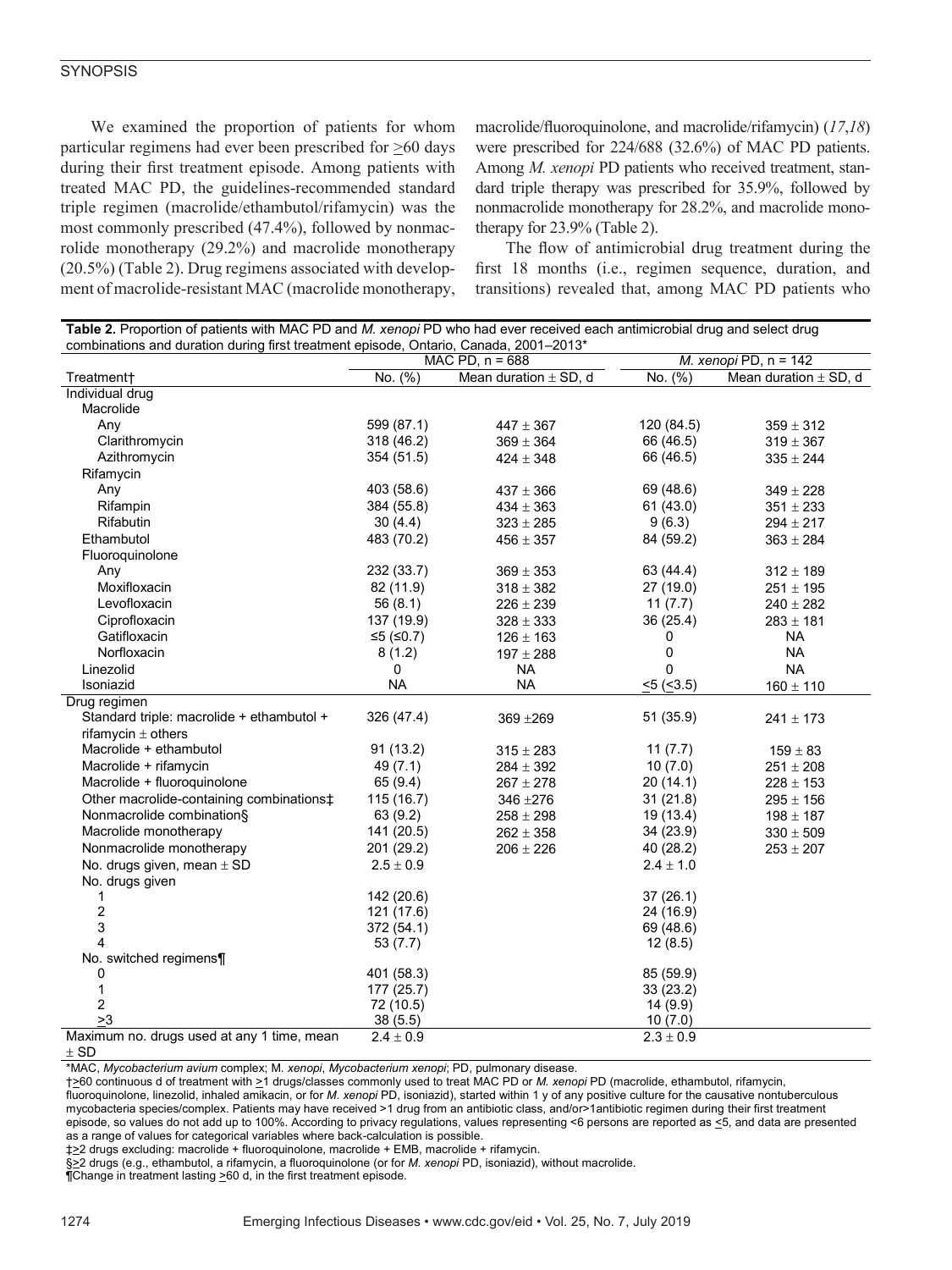received treatment, the most common starting regimen was standard triple therapy (290/688; 42.1%) (Figure), prescribed for a mean  $(\pm SD)$  of 315  $(\pm 167)$  days (median 334; IQR 151–467 days) before a regimen switch or discontinuation. Among MAC PD patients for whom the initial regimen was associated with development of macrolide resistance, these regimens were prescribed for the following mean  $(\pm SD)$  durations before a switch or discontinuation: macrolide monotherapy,  $230 (\pm 167)$  days; macrolide/fluoroquinolone, 216 ( $\pm$  147) days; and macrolide/ rifamycin, 197 ( $\pm$  139) days (Figure). For a large minority of MAC PD patients, therapy was switched during the first treatment episode;  $\geq 1$  regimen was switched for 41.7% (Table 2; Figure). Among MAC PD patients who received treatment, 50.2% received treatment for >12 months before discontinuation. Among *M. xenopi* PD patients who received treatment, 31.0% initially received standard triple therapy and 40.1% underwent  $\geq 1$  regimen switch (Table 2).

Among MAC PD patients who received treatment, for their first regimen, the specialties of the main prescribing physicians varied. The prescriber was a pulmonologist for 55.7%, an infectious diseases specialist for 10.0%, an

internal medicine specialist for 7.4%, a family physician/ general practitioner for 12.3%, and another specialist or of unknown specialty for 14.5% (Table 3).

According to bivariate analyses, patients with MAC PD whose initial regimen was macrolide monotherapy were more likely than those whose initial regimen was anything else to have asthma or COPD , to have received a long-acting bronchodilator or oral corticosteroid in the prior year, to have visited an emergency department or been hospitalized in the prior 2 years for an asthma or COPD exacerbation, to have received oxygen at home, and to have received pulmonary function tests in the previous 5 years (Table 4). However, according to adjusted analyses, only use of oral corticosteroids in the prior year was significantly associated with a starting regimen of macrolide monotherapy (adjusted odds ratio 2.01, 95% CI 1.16–3.50).

#### **Discussion**

In this population-based study of treatment practices for MAC PD and *M. xenopi* PD in adults >66 years of age, we found that a minority of patients received antimicrobial therapy: 24% of MAC PD patients and 15% of



**Figure.** Flow of therapy for 688 patients with *Mycobacterium avium* complex pulmonary disease, depicting transition between first and second regimens during first 18 months of treatment, Ontario, Canada, 2001–2013. Values are the number of patients receiving each treatment regimen in each epoch of therapy. An epoch is defined as  $\geq 60$  days of the therapy. The width of the lines is proportional to the number of patients receiving and transitioning between each regimen. Mean ( $\pm$  SD) duration of treatment, in days, for each starting regimen is as follows: standard triple therapy 315  $(\pm 167)$ , other macrolide containing combination 331  $(\pm 157)$ , macrolide-ethambutol 274 ( $\pm$  172), macrolide monotherapy 230 ( $\pm$ 167), nonmacrolide containing regimen 176 ( $\pm$  178), macrolide-fluoroquinolone 216 ( $\pm$  147), macrolide-rifamycin 197 (± 139). \*Macrolide, ethambutol, and a rifamycin, ± other drugs; †macrolide + ≥2 additional drugs (other than standard triple therapy);  $\pm$ ethambutol, a rifamycin, or fluoroquinolone, either alone or in combination.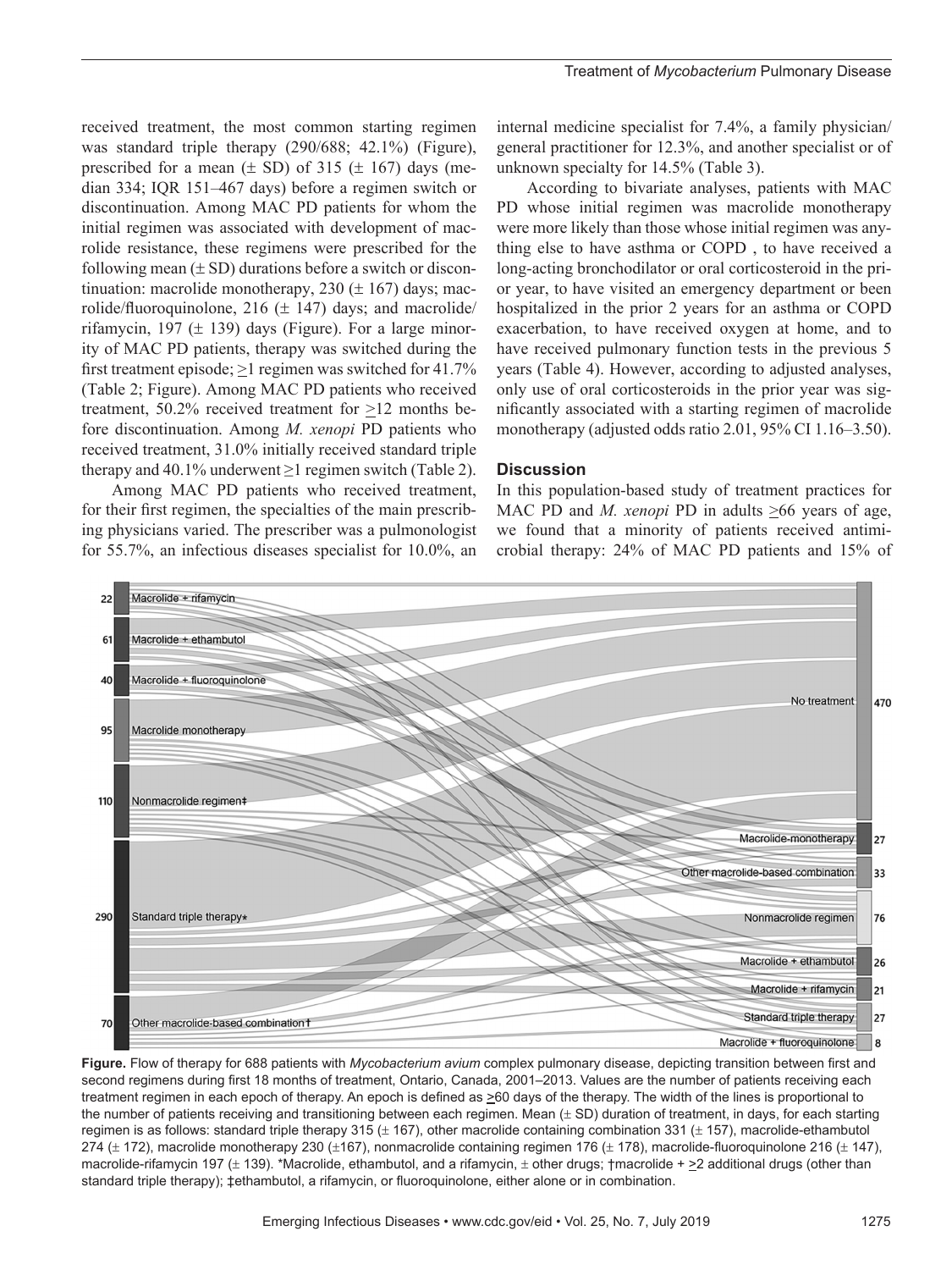|                                                                                                                                                           | Specialty, no. (%) patients |                        |                     |                 |                 |  |
|-----------------------------------------------------------------------------------------------------------------------------------------------------------|-----------------------------|------------------------|---------------------|-----------------|-----------------|--|
|                                                                                                                                                           | Respirology,                |                        |                     | $FP/GP, n = 85$ | Other/unknown.  |  |
| Regimen                                                                                                                                                   | $n = 383(55.7)$             | ID, $n = 69(10.0)$     | GIM, $n = 51 (7.4)$ | (12.3)          | $n = 100(14.5)$ |  |
| Standard triple therapy                                                                                                                                   | 166 (43.3)                  | 37(53.6)               | 22(43.1)            | 34(40.0)        | 31(31.0)        |  |
| Macrolide monotherapy                                                                                                                                     | 55 (14.4)                   | 7(10.1)                | $<$ 5 (≤9.8)        | 14 (16.5)       | 15(15.0)        |  |
| Macrolide + rifamycin or                                                                                                                                  | 38(9.9)                     | ≤5 (≤7.2)              | ≤5 (<9.8)           | 6(7.1)          | 8(8.0)          |  |
| fluoroquinolone                                                                                                                                           |                             |                        |                     |                 |                 |  |
| Other                                                                                                                                                     | 124 (32.4)                  | $20 - 25(29.0 - 36.1)$ | 20(39.2)            | 31(36.5)        | 46 (46.0)       |  |
| *Includes the regimen dispensed for at least the first 60 d of treatment. According to privacy regulations, values representing<6 persons are reported as |                             |                        |                     |                 |                 |  |
| <5, and data are presented as a range of values for categorical variables where back-calculation is possible. GIM, general internal medicine; FP/GP,      |                             |                        |                     |                 |                 |  |
| family practice/general practice; ID, infectious diseases.                                                                                                |                             |                        |                     |                 |                 |  |

**Table 3.** Initial treatment regimen, by prescriber specialty, for 688 patients with *Mycobacterium avium* complex pulmonary disease, Ontario, Canada, 2001–2013\*

*M. xenopi* PD patients. During the first treatment episode, the most commonly prescribed regimen, initially and overall, was standard triple therapy. However, it is concerning that many MAC PD patients received  $\geq 60$  days of treatment with regimens associated with macrolide resistance, a situation that is extremely difficult to treat and associated with high mortality rates (*17*–*19*). Macrolide monotherapy was prescribed for 20% of MAC PD patients, and other regimens associated with facilitating macrolide resistance (macrolide/fluoroquinolone, macrolide/rifamycin) were also frequently prescribed. Although standard triple therapy was prescribed initially for 42% and ever (during the first treatment episode) for 47% of patients, regimens that facilitate macrolide resistance were prescribed initially for 23% and ever for 33%. Treatment flow was complex, and switches between regimens were common.

In our study, the proportion of patients with MAC PD who received antimicrobial drug treatment (24%) was lower than that described by others. Studies from South Korea (*20*) and Germany (*21*) reported treatment rates within 3 years of diagnosis of 65% for MAC PD and 74% for NTM PD patients. In Oregon, USA, treatment was initiated within 2 years of diagnosis for 54% of NTM PD patients (*22*). According to physician survey studies, antimicrobial drug treatment was received by 55% of MAC PD patients in the United States (*5*), 68% of NTM PD patients from 5 countries in the European Union (*6*), and 43% of NTM PD patients in Japan (*6*). The reasons why a relatively small proportion of MAC PD patients in our study received treatment are probably many. First, our definition of NTM PD (based on microbiological criteria only) probably more often misclassified patients from whom NTM were repeatedly isolated as having disease, compared with the Oregon study, which reviewed all diagnostic criteria (*22*), and the Germany study, which used diagnostic codes (*21*). Second, our study was population based and thereby included the full spectrum of disease severity and physician expertise, compared with specialty clinic-based studies (*20*), which probably comprise patients with more severe disease and physicians who may be more likely to treat NTM PD because of greater experience. Third, we included only adults  $\geq 66$  years of age; older patients may be less likely to

receive treatment, as was noted among the MAC PD patients in this study and has been described by others (*20*). Some patients may not have been prescribed treatment because of a limited life expectancy resulting from underlying conditions; however, when we performed a sensitivity analysis limited to patients who survived  $\geq$  years after NTM PD diagnosis, we found no notable change in the proportion who received treatment. Fourth, we required 1 positive culture for the causative NTM within 1 year of treatment initiation and  $\geq$ 60 continuous days of dispensed prescriptions, which were not requirements for the other studies. Of note, the proportion of patients who received treatment in our study was similar to the 18% of NTM PD patients who received treatment at 4 integrated US healthcare delivery systems (*23*), in which patients were identified by using a combination of culture results and codes from the International Classification of Diseases, Ninth Revision.

We found associations between baseline characteristics and receipt of MAC PD treatment. Income distribution was significantly associated with treatment; patients residing in neighborhoods in lower income quintiles seemed less likely to receive treatment. Although Canada provides universal access to medically necessary health services, including prescription drugs for adults  $\geq 65$  years of age, socioeconomic disparities in access to specialist care have been observed (*24*) and may play a role. We also found that patients living in urban settings were less likely to receive treatment; this finding is somewhat surprising in that others have shown that urban patients are more likely than rural patients to receive ambulatory care, including specialist care, for other chronic medical conditions (*25*,*26*). Whether a disparity in the proportion of patients with true disease exists when comparing patients with MAC isolates from urban versus rural settings is not clear.

We found prescription of standard triple therapy for MAC PD to be more common (47% ever received it and 42% received it as initial therapy) than that reported in the United States (13% ever received) (*5*), the European Union (9% for >6 months) (*6*), and Germany (19%) (*21*) but similar to that reported in Japan  $(42\%$  for  $\geq 6$  months) (*6*). The possible reasons for these differences include differences in study methods, prescribing physician specialty,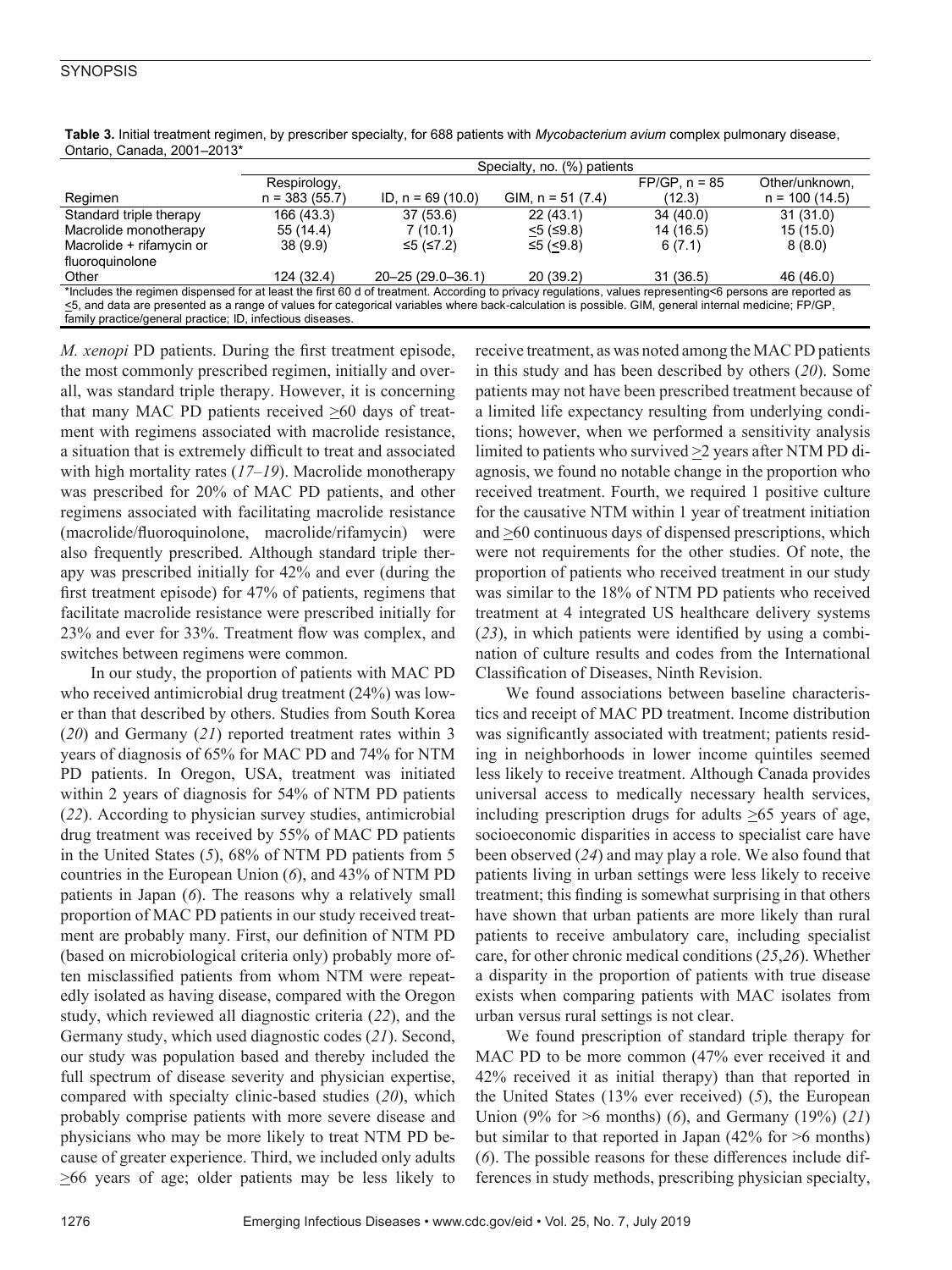| <b>Table 4.</b> Gridiacteristics of MAC PD patients according to initial treatment regiment, Ontaho, Canada, 2001–2013 |                                    |                  |                     |           |                                      |           |
|------------------------------------------------------------------------------------------------------------------------|------------------------------------|------------------|---------------------|-----------|--------------------------------------|-----------|
|                                                                                                                        | Macrolide                          | Other regimen,   | Unadjusted OR       |           | Adjusted OR                          |           |
| Characteristic                                                                                                         | monotherapy, $n = 95$ <sup>+</sup> | $n = 593$        | $(95% \text{ Cl})$  | p value   | (95% CI) <sup><math>\pm</math></sup> | p value   |
| Sex                                                                                                                    |                                    |                  |                     |           |                                      |           |
| F                                                                                                                      | 52 (54.7)                          | 357 (60.2)       | $0.80(0.52 - 1.24)$ | 0.314     | $0.92(0.57 - 1.48)$                  | 0.738     |
| M                                                                                                                      | 43 (45.3)                          | 236 (39.8)       | Referent            | <b>NA</b> | Referent                             | <b>NA</b> |
| Age, mean $\pm$ SD                                                                                                     | $76.21 \pm 6.67$                   | $75.52 \pm 5.81$ | $1.02(0.98 - 1.06)$ | 0.292     | $1.03(0.99 - 1.07)$                  | 0.123     |
| Income quintile                                                                                                        |                                    |                  |                     |           |                                      |           |
| 1 (lowest)                                                                                                             | 19(20.0)                           | 123(20.7)        | Referent            | 0.682     | <b>NA</b>                            | <b>NA</b> |
| 2                                                                                                                      | 22(23.2)                           | 124 (20.9)       | $1.15(0.59 - 2.23)$ | 0.470     | <b>NA</b>                            | <b>NA</b> |
| 3                                                                                                                      | 13(13.7)                           | 111(18.7)        | $0.76(0.36 - 1.61)$ | 0.945     | <b>NA</b>                            | <b>NA</b> |
| 4                                                                                                                      | 16(16.8)                           | 101(17.0)        | $1.03(0.50 - 2.10)$ | 0.752     | <b>NA</b>                            | <b>NA</b> |
| 5 (highest)                                                                                                            | $21 - 25(22.1 - 26.3)$             | 134 (22.6)       | $1.11(0.58 - 2.14)$ | 0.986     | NA                                   | <b>NA</b> |
| Missing data                                                                                                           | $5$ (≤2.1)                         | 0                | <b>NA</b>           |           | <b>NA</b>                            | <b>NA</b> |
| Residency§                                                                                                             |                                    |                  |                     |           |                                      |           |
| Rural                                                                                                                  | $<5$ ( $<2.1$ )                    | 35(5.9)          | $0.33(0.08 - 1.40)$ | 0.132     | <b>NA</b>                            | <b>NA</b> |
| Suburban                                                                                                               | $8-12(8.4-12.6)$                   | 79 (13.3)        | $0.73(0.36 - 1.47)$ | 0.378     | <b>NA</b>                            | <b>NA</b> |
| Urban                                                                                                                  | 83 (87.4)                          | 479 (80.8)       | Referent            | <b>NA</b> | <b>NA</b>                            | <b>NA</b> |
| ADGs, mean $\pm$ SD                                                                                                    | $10.45 \pm 3.90$                   | $10.36 \pm 3.42$ | $1.01(0.95 - 1.07)$ | 0.805     | <b>NA</b>                            | <b>NA</b> |
| Underlying conditions¶                                                                                                 |                                    |                  |                     |           |                                      |           |
| Asthma                                                                                                                 | 47 (49.5)                          | 218 (36.8)       | $1.68(1.09 - 2.60)$ | 0.019     | $1.22(0.72 - 2.07)$                  | 0.451     |
| <b>Bronchiectasis</b>                                                                                                  | 27(28.4)                           | 142 (23.9)       | $1.26(0.78 - 2.05)$ | 0.347     | $1.19(0.71 - 1.99)$                  | 0.504     |
| Chronic kidney disease                                                                                                 | 7(7.4)                             | 133(5.6)         | $1.35(0.58 - 3.15)$ | 0.486     | <b>NA</b>                            | <b>NA</b> |
| <b>COPD</b>                                                                                                            | 75 (78.9)                          | 387 (65.3)       | $2.00(1.19 - 3.36)$ | 0.009     | $1.47(0.81 - 2.66)$                  | 0.208     |
| Diabetes mellitus                                                                                                      | 21(22.1)                           | 100 (16.9)       | $1.40(0.82 - 2.38)$ | 0.214     | <b>NA</b>                            | <b>NA</b> |
| <b>GERD</b>                                                                                                            | 21(22.1)                           | 118 (19.9)       | $1.14(0.68 - 1.93)$ | 0.619     | <b>NA</b>                            | <b>NA</b> |
| Interstitial lung disease                                                                                              | 14 (14.7)                          | 67 (11.3)        | $1.36(0.73 - 2.53)$ | 0.335     | <b>NA</b>                            | <b>NA</b> |
| Lung cancer                                                                                                            | $<5$ ( $<2.1$ )                    | 17(2.9)          | $0.73(0.17 - 3.21)$ | 0.676     | <b>NA</b>                            | <b>NA</b> |
| Rheumatoid arthritis                                                                                                   | $<5$ ( $<2.1$ )                    | 25(4.2)          | $0.49(0.11 - 2.10)$ | 0.335     | <b>NA</b>                            | <b>NA</b> |
| Drug exposure within 1 y#                                                                                              |                                    |                  |                     |           |                                      |           |
| Short-acting BD                                                                                                        | 49 (51.6)                          | 271 (45.7)       | $1.27(0.82 - 1.95)$ | 0.287     | $0.69(0.38 - 1.26)$                  | 0.225     |
| Long-acting BD                                                                                                         | 52 (54.7)                          | 248 (41.8)       | $1.68(1.09 - 2.60)$ | 0.019     | $1.16(0.56 - 2.39)$                  | 0.694     |
| <b>ICS</b>                                                                                                             | 55 (57.9)                          | 287 (48.4)       | $1.47(0.95 - 2.27)$ | 0.087     | $0.89(0.42 - 1.87)$                  | 0.754     |
| <b>OCS</b>                                                                                                             | 38 (40.0)                          | 130 (21.9)       | $2.37(1.51 - 3.74)$ | < 0.001   | $2.01(1.16 - 3.50)$                  | 0.013     |
| Methylxanthine                                                                                                         | 9(9.5)                             | 28(4.7)          | $2.11(0.96 - 4.63)$ | 0.062     | $1.52(0.64 - 3.57)$                  | 0.340     |
| ED visit/hospitalization for                                                                                           | 22 (23.2)                          | 88 (14.8)        | $1.73(1.02 - 2.93)$ | 0.042     | $0.92(0.48 - 1.77)$                  | 0.799     |
| asthma or COPD within 2 y#                                                                                             |                                    |                  |                     |           |                                      |           |
| Prior/current home oxygen                                                                                              | 12(12.6)                           | 31(5.2)          | 2.62 (1.30-5.31)    | 0.007     | $1.83(0.84 - 3.98)$                  | 0.128     |
| therapy                                                                                                                |                                    |                  |                     |           |                                      |           |
| PFTs within 5 y#                                                                                                       | 78 (82.1)                          | 416 (70.2)       | 1.95 (1.12-3.39)    | 0.018     | 1.52 (0.82-2.78)                     | 0.180     |
| Pulmonologist prescriber                                                                                               | 55 (57.9)                          | 328 (55.3)       | $1.11(0.72 - 1.72)$ | 0.638     | $1.03(0.66 - 1.63)$                  | 0.889     |

| <b>Table 4.</b> Characteristics of MAC PD patients according to initial treatment regimen, Ontario, Canada, 2001–2013 <sup>*</sup> |  |  |  |
|------------------------------------------------------------------------------------------------------------------------------------|--|--|--|
|------------------------------------------------------------------------------------------------------------------------------------|--|--|--|

\*Values are no. (%) except as indicated. According to privacy regulations, values representing <6 persons are reported as <5, and data are presented as a range of values for categorical variables where back-calculation is possible. ADGs, aggregated diagnostic groups (from the adjusted clinical group case mix system); BD, bronchodilator; COPD, chronic obstructive pulmonary disease; ED, emergency department; GERD, gastroesophageal reflux disease; ICS, inhaled corticosteroid; MAC, *Mycobacterium avium* complex; NA, not applicable; NTM, nontuberculous mycobacteria; OCS, oral corticosteroid; OR, odds ratio; PD, pulmonary disease; PFTs, pulmonary function tests.

†Macrolide monotherapy was the first antibiotic regimen given after NTM PD diagnosis, and was considered ≥60 d with no companion drugs of interest. ‡Variables were selected for inclusion in the multivariable model a priori, based on clinical relevance.

§Derived from rural index for Ontario group, a measure of rurality designed for Ontario (*9*).

¶Defined according to inpatient and outpatient diagnostic codes in databases of hospital discharges and physicians' services claims, respectively.

Definitions have been validated for all underlying conditions with the exception of bronchiectasis and interstitial lung disease.

#Before NTM PD diagnosis.

financial coverage for medications, and familiarity with ATS/IDSA guidelines. Regarding physician specialties, the proportion of MAC PD patients receiving treatment from a pulmonologist in our study (57%) was similar to that in Japan (54%) (*6*) but higher than that in the European Union (29%) (*6*) and in the United States (37%) (*5*). Pulmonologists may be more aware of the ATS/IDSA guidelines than are other specialists. However, pulmonologists in Ontario (43%) seemed more likely than those in the United States (18%) to prescribe standard triple therapy for MAC PD (*5*), which may result from different patient populations and medication coverage. We included only adults  $\geq 66$ years of age because this population has comprehensive

medication coverage. Pulmonologists in the United States may prescribe nonstandard antimicrobial drug regimens for patients who do not have prescription drug coverage because of cost.

In our study, 20% of MAC PD patients who received treatment were prescribed >60 days of macrolide monotherapy,  $9\% \geq 60$  days of macrolide/fluoroquinolone, and 7% >60 days of macrolide/rifamycin therapy. Findings of studies of physicians in the United States (*5*) and Germany (*21*) were similar. These regimens are associated with development of macrolide resistance (*17*,*18*); resistance developed in 20% of 59 patients who received macrolide monotherapy for 4 months compared with 4%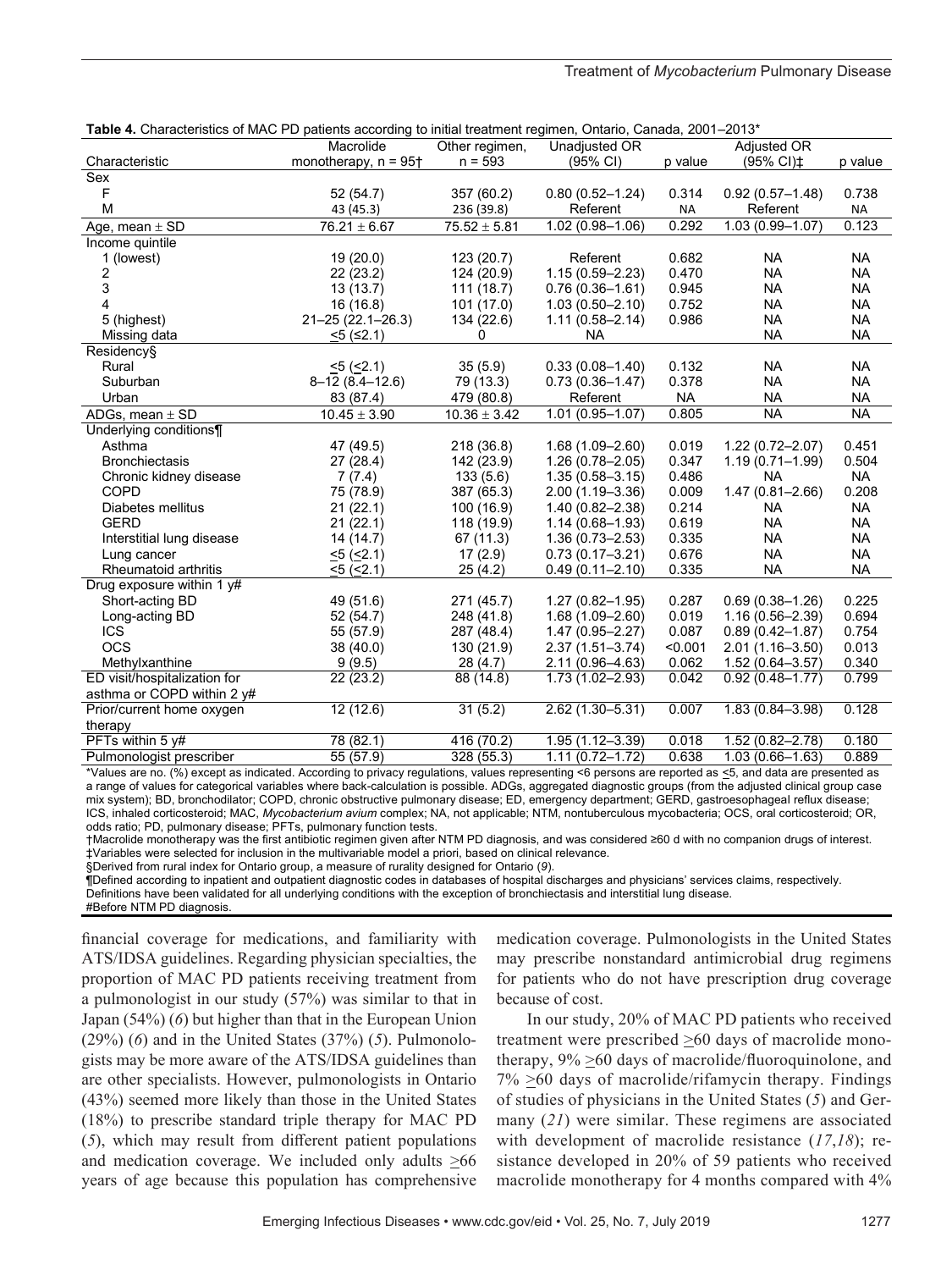of 303 patients who received standard triple therapy (*17*). In our study, among 95 MAC PD patients whose initial regimen was macrolide monotherapy, the mean duration was 230 days; macrolide/fluoroquinolone and macrolide/ rifamycin regimens were given for similar durations. Therefore, the regimen duration was long enough to constitute a risk for macrolide resistance.

For some patients, these drugs may have been prescribed for other conditions. This possibility applies especially to macrolide monotherapy, which may have been prescribed to treat exacerbations of asthma, COPD, or bronchiectasis and may not have been prescribed to treat MAC per se. This possibility is supported by our analyses; bivariate analysis indicated that presence of asthma and COPD were associated with receipt of macrolide monotherapy versus another regimen. Although bronchiectasis was not associated with receipt of macrolide monotherapy, our databases contain no validated bronchiectasis definition, and the definition we used (1 physician billing claim or hospitalization with bronchiectasis diagnosis) seems to be of very low sensitivity, given the small number of patients with NTM assigned a code for bronchiectasis. Also, some treatments for asthma/COPD (long-acting bronchodilators, oral corticosteroids, home oxygen), as well as emergency department visits/hospitalizations for asthma/ COPD, were associated with prescription of macrolide monotherapy. According to multivariable analyses, the only variable associated with prescription of macrolide monotherapy was receipt of oral corticosteroids  $\leq$ l year before MAC PD diagnosis, which is consistent with the possibility that macrolide monotherapy was prescribed to prevent asthma/COPD exacerbations. It is possible that some patients for whom macrolide monotherapy was prescribed for asthma, COPD, or bronchiectasis did not have clinical or radiologic findings of MAC PD. However, these patients did fulfill microbiological criteria for MAC PD and had >1 positive culture within 1 year before filling the prescription. No data describe the risk of inducing macrolide resistance in persons with positive sputum cultures who do not meet full diagnostic criteria for MAC PD. However, the fact that one fifth of patients in our study who received treatment and met microbiological criteria for MAC PD received this regimen for >60 days is concerning. Given the increasing use of macrolides for asthma, COPD, and bronchiectasis, further research into the safety of these drugs in patients with NTM isolation is needed.

Few data exist regarding prescribing patterns for patients with *M. xenopi* PD. A retrospective study of 136 patients in France who had *M. xenopi* PD meeting full ATS/ IDSA diagnostic criteria found that 59% received treatment (*27*) compared with 15% in our study. That study found that patients' initial treatment regimens contained an average of 4 drugs among rifamycins (88%), ethambutol (75%), isoniazid

(66%), clarithromycin (30%), and fluoroquinolones (21%). In our study, patients received fewer drugs (mean  $2.4 \pm 1.0$ SD) and were more likely to receive a macrolide (84%) or a fluoroquinolone (44%) and less likely to receive a rifamycin (49%), ethambutol (59%), or isoniazid ( $\leq$ 4%). The difference between prescribing patterns for *M. xenopi* PD in France versus Ontario may be partially explained by the periods of the studies (1983–2003 in France vs. 2001–2013 in Ontario); evidence supporting the efficacy of macrolides for treating *M. xenopi* infection emerged in the mid-1990s (*28*–*31*). Also, the study in France was not restricted to older adults and included only patients at 1 of 13 hospitals, which may have limited them to more severe cases. Another possible explanation relates to differences in the more geographically proximal treatment guidelines; the 1999 British Thoracic Society guidelines recommended treatment with rifampin and ethambutol  $\pm$  isoniazid (32), whereas the 1997 and 2007 ATS/IDSA guidelines recommend a regimen of clarithromycin, rifampin, and ethambutol (*4*,*28*), ± isoniazid ± moxifloxacin (*4*).

For MAC PD and *M. xenopi* PD patients who received treatment, regimen switches were common (42% of MAC PD patients underwent >1 regimen switch). Others have reported similar findings; in 2 case series of MAC PD patients who received standard triple therapy, regimens were switched for 46%–71% of patients receiving daily therapy and 3%–21% of patients receiving intermittent therapy (*33*,*34*). We did not study daily versus intermittent therapy and are not able to draw conclusions regarding tolerability of different drugs or combinations. However, our finding of frequent regimen switches suggests that drug intolerance was common and may partially explain the frequent use of regimens not recommended in treatment guidelines.

Our study has several limitations. We based our definition of NTM PD on microbiological criteria alone and therefore probably misclassified some patients as having true disease, possibly contributing to the observation that a low proportion of patients received treatment. We defined treatment as >60 days of an antimicrobial drug of interest being dispensed; this definition may not capture some patients in whom there was an intent to treat, such as patients who had medications prescribed but never dispensed and patients who received treatment for NTM PD but stopped taking the medication in <60 days. Because we included only adults  $\geq 66$  years of age, our findings may not apply to younger patients. Last, we were not able to study the use of clofazimine or injectable aminoglycosides because the relevant information is not contained in our databases. This omission may have caused us to erroneously label some patients as having received an inappropriate regimen when the regimen was strengthened by clofazimine or an aminoglycoside. However, because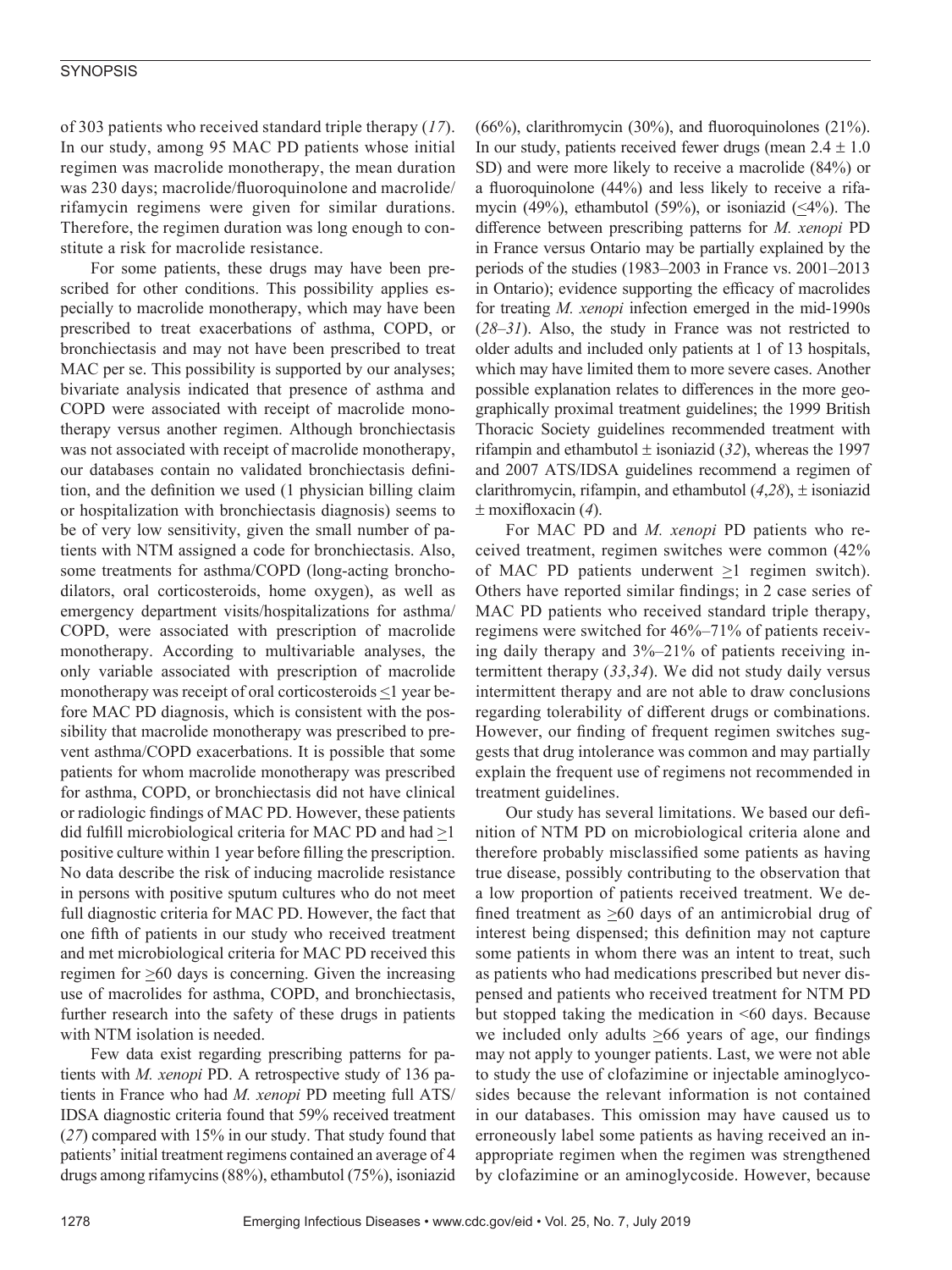clofazimine is not approved for use in Canada and was difficult to access during the study period, we think that these patients are probably few.

The use of inhaled amikacin seemed to be rare. We also excluded patients who met diagnostic criteria for NTM PD associated with >1 species. The proportion was small, combined with exclusions for TB amounting to 10.4% for MAC PD and 11.1% for *M. xenopi* PD. Given the species distribution of NTM in Ontario (MAC PD and *M. xenopi*  PD comprising the overwhelming majority of treated NTM episodes), the very high similarity between MAC PD and *M. xenopi* PD treatments, and our lack of data for intravenous treatments needed to analyze *M. abscessus* therapy, we elected to exclude these patients.

In summary, the most commonly prescribed regimen for MAC PD and *M. xenopi* PD in Ontario was standard triple therapy. This finding is somewhat reassuring; however, a large minority of patients with MAC PD received regimens that may lead to macrolide resistance. Physicians who treat patients with NTM PD should take care to follow established treatment guidelines for management of this condition.

#### **Acknowledgment**

We thank IMS Brogan Inc. for use of their Drug Information Database.

This study was supported by ICES and Public Health Ontario, which are funded by annual grants from the Ontario Ministry of Health and Long-Term Care. The opinions, results, and conclusions reported in this article are those of the authors and are independent from the funding sources. No endorsement by ICES or the Ontario Ministry of Health and Long-Term Care is intended or should be inferred. Parts of this material are based on data and/or information compiled and provided by the Canadian Institute of Health Information. However, the analyses, conclusions, opinions, and statements expressed herein are those of the authors, and not necessarily those of the Institute.

# **About the Author**

Dr. Brode is an assistant professor of medicine at the University of Toronto, the physician lead of the TB Program at West Park Healthcare Centre (Toronto), and a staff pulmonologist and a clinician in the NTM and TB Programs at Toronto Western Hospital (Toronto). Her research focuses on epidemiology, treatment, and outcomes for patients with TB and NTM infection.

#### **References**

- 1. Marras TK, Mendelson D, Marchand-Austin A, May K, Jamieson FB. Pulmonary nontuberculous mycobacterial disease, Ontario, Canada, 1998–2010. Emerg Infect Dis. 2013;19:1889–91. http://dx.doi.org/10.3201/eid1911.130737
- 2. Henkle E, Hedberg K, Schafer S, Novosad S, Winthrop KL. Population-based incidence of pulmonary nontuberculous

mycobacterial disease in Oregon 2007 to 2012. Ann Am Thorac Soc. 2015;12:642–7. http://dx.doi.org/10.1513/ AnnalsATS.201412-559OC

- 3. Adjemian J, Olivier KN, Seitz AE, Holland SM, Prevots DR. Prevalence of nontuberculous mycobacterial lung disease in U.S. Medicare beneficiaries. Am J Respir Crit Care Med. 2012;185: 881–6. http://dx.doi.org/10.1164/rccm.201111-2016OC
- 4. Griffith DE, Aksamit T, Brown-Elliott BA, Catanzaro A, Daley C, Gordin F, et al.; ATS Mycobacterial Diseases Subcommittee; American Thoracic Society; Infectious Disease Society of America. An official ATS/IDSA statement: diagnosis, treatment, and prevention of nontuberculous mycobacterial diseases. Am J Respir Crit Care Med. 2007;175:367–416. http://dx.doi.org/10.1164/ rccm.200604-571ST
- 5. Adjemian J, Prevots DR, Gallagher J, Heap K, Gupta R, Griffith D. Lack of adherence to evidence-based treatment guidelines for nontuberculous mycobacterial lung disease. Ann Am Thorac Soc. 2014;11:9–16. http://dx.doi.org/10.1513/ AnnalsATS.201304-085OC
- 6. van Ingen J, Wagner D, Gallagher J, Morimoto K, Lange C, Haworth CS, et al.; NTM-NET. Poor adherence to management guidelines in nontuberculous mycobacterial pulmonary diseases. Eur Respir J. 2017;49:1601855. http://dx.doi. org/10.1183/ 13993003.01855-2016
- 7. Brode SK, Jamieson FB, Ng R, Campitelli MA, Kwong JC, Paterson JM, et al. Risk of mycobacterial infections associated with rheumatoid arthritis in Ontario, Canada. Chest. 2014;146:563–72. http://dx.doi.org/10.1378/chest.13-2058
- 8. Al Houqani M, Jamieson F, Chedore P, Mehta M, May K, Marras TK. Isolation prevalence of pulmonary nontuberculous mycobacteria in Ontario in 2007. Can Respir J. 2011;18:19–24. http://dx.doi.org/10.1155/2011/865831
- 9. Kralj B. Measuring "rurality" for purposes of health-care planning: an empirical measure for Ontario. Ontario Medical Review. 2000;10:33–52.
- 10. Hux JE, Ivis F, Flintoft V, Bica A. Diabetes in Ontario: determination of prevalence and incidence using a validated administrative data algorithm. Diabetes Care. 2002;25:512–6. http://dx.doi.org/10.2337/diacare.25.3.512
- 11. Lopushinsky SR, Covarrubia KA, Rabeneck L, Austin PC, Urbach DR. Accuracy of administrative health data for the diagnosis of upper gastrointestinal diseases. Surg Endosc. 2007; 21:1733–7. http://dx.doi.org/10.1007/s00464-006-9136-1
- 12. Widdifield J, Bombardier C, Bernatsky S, Paterson JM, Green D, Young J, et al. An administrative data validation study of the accuracy of algorithms for identifying rheumatoid arthritis: the influence of the reference standard on algorithm performance. BMC Musculoskelet Disord. 2014;15:216. http://dx.doi.org/10.1186/1471-2474-15-216
- 13. Reid RJ, MacWilliam L, Verhulst L, Roos N, Atkinson M. Performance of the ACG case-mix system in two Canadian provinces. Med Care. 2001;39:86–99. http://dx.doi.org/10.1097/ 00005650-200101000-00010
- 14. Gershon AS, Wang C, Guan J, Vasilevska-Ristovska J, Cicutto L, To T. Identifying patients with physician-diagnosed asthma in health administrative databases. Can Respir J. 2009;16:183–8. http://dx.doi.org/10.1155/2009/963098
- 15. Gershon AS, Wang C, Guan J, Vasilevska-Ristovska J, Cicutto L, To T. Identifying individuals with physician diagnosed COPD in health administrative databases. COPD. 2009;6:388–94. http://dx.doi.org/10.1080/15412550903140865
- 16. Fleet JL, Dixon SN, Shariff SZ, Quinn RR, Nash DM, Harel Z, et al. Detecting chronic kidney disease in population-based administrative databases using an algorithm of hospital encounter and physician claim codes. BMC Nephrol. 2013;14:81. http://dx.doi.org/10.1186/1471-2369-14-81